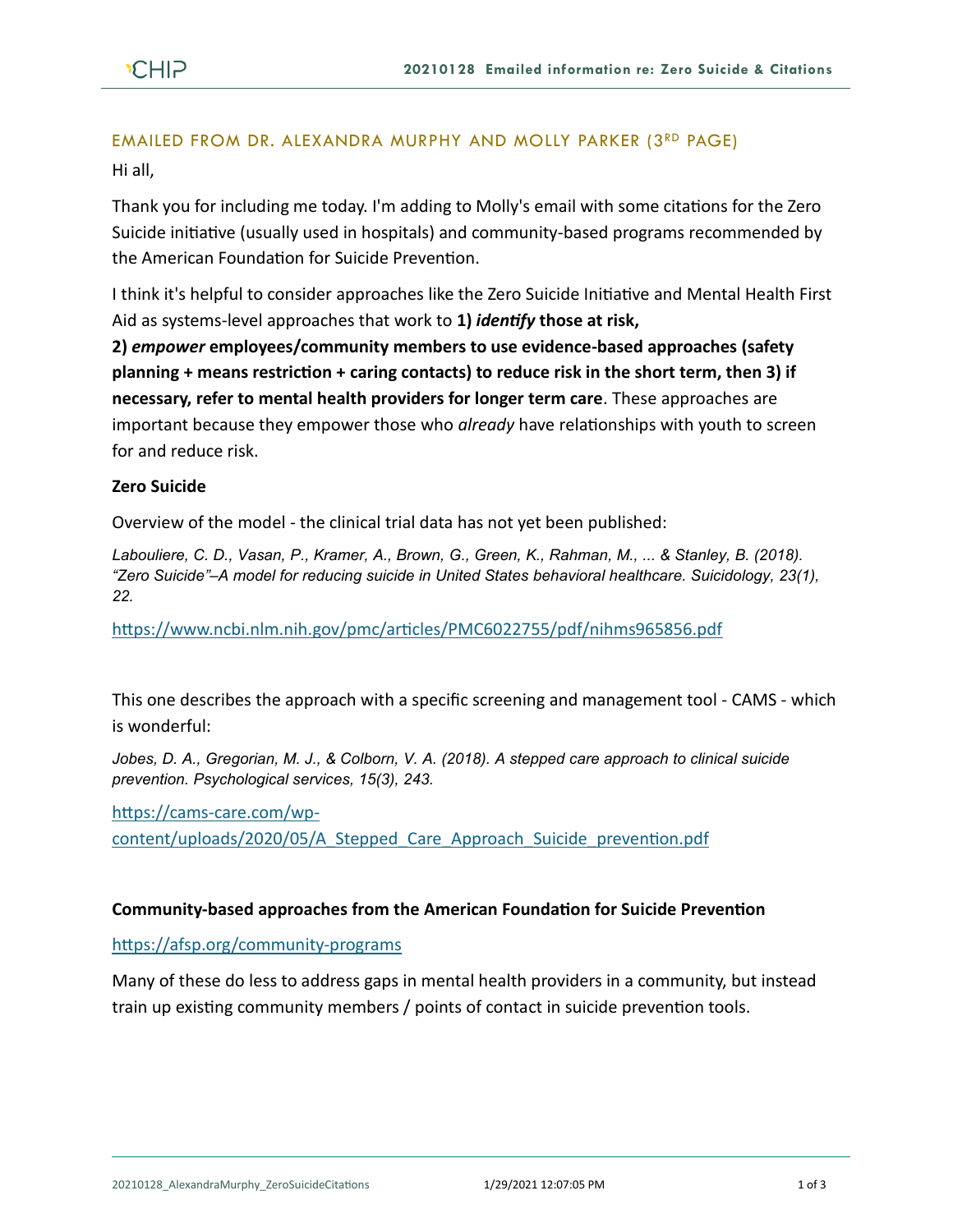**Mental Health First Aid** is a good example - Seattle Childrens offers free virtual courses as part of a research study:

<https://www.mentalhealthfirstaid.org/population-focused-modules/youth/>

[https://www.seattlechildrens.org/health-safety/keeping-kids-healthy/prevention/youth-mental](https://www.seattlechildrens.org/health-safety/keeping-kids-healthy/prevention/youth-mental-health-first-aid/)[health-first-aid/](https://www.seattlechildrens.org/health-safety/keeping-kids-healthy/prevention/youth-mental-health-first-aid/)

Most of the research that has been done to date focuses on those receiving the training (improvement in knowledge & practice) and less about those with suicidality.

*Morgan, A. J., Ross, A., & Reavley, N. J. (2018). Systematic review and meta-analysis of Mental Health First Aid training: Effects on knowledge, stigma, and helping behaviour. PloS one, 13(5), e0197102.*

<https://www.ncbi.nlm.nih.gov/pmc/articles/PMC5979014/>

### Let me know how else I can be helpful, best,

#### Lexa

Alexandra Murphy, PhD Licensed Psychologist, Washington State Psychology Instructor, Seattle University she/her/hers (360) 726-2367 [www.alexandramurphyphd.com](http://www.alexandramurphyphd.com/)